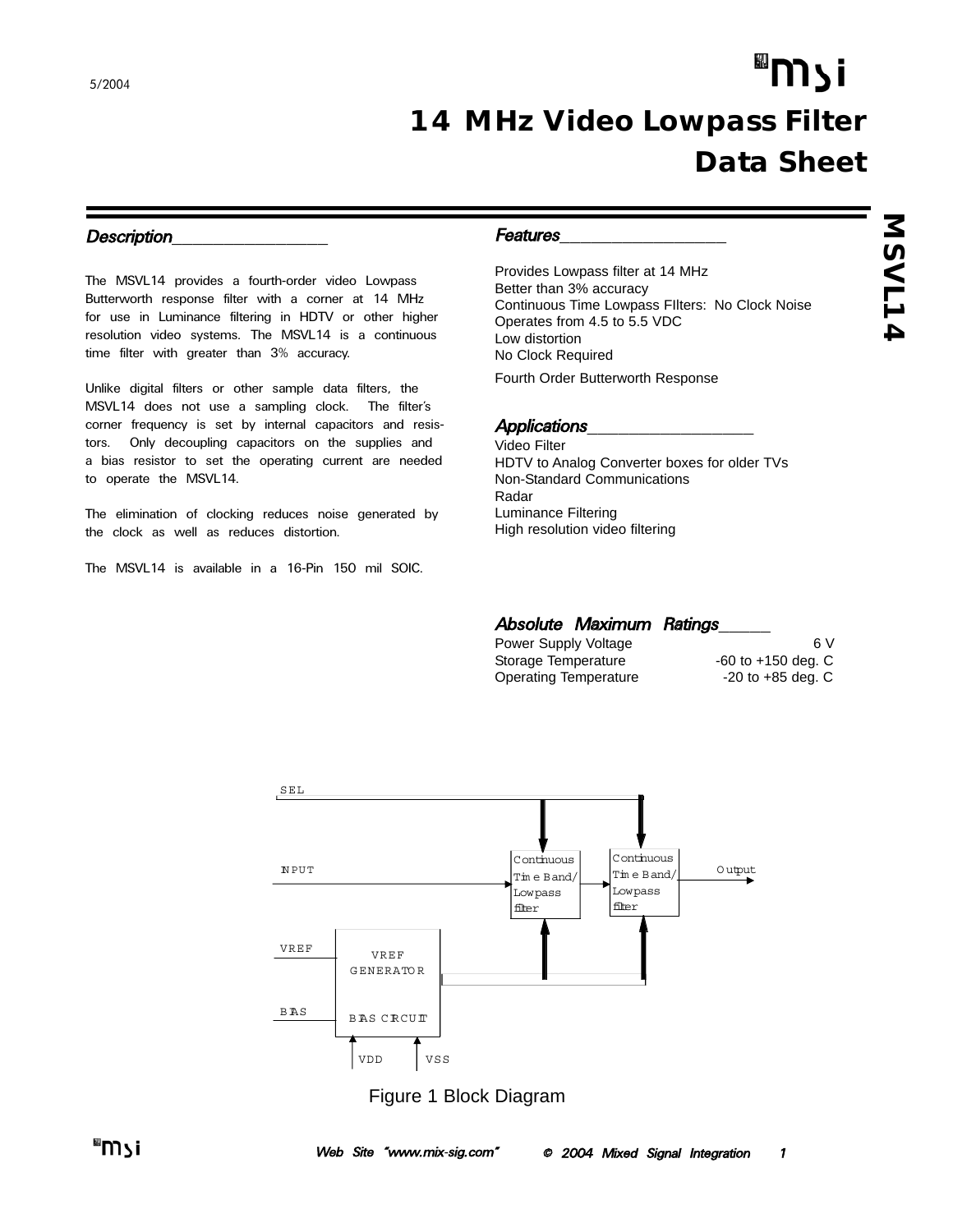# "וֿ צ∩ *14 MHz Video Lowpass Filter Data Sheet*

## *Electrical Characteristics*

(VDD = +5V, T = 25 C)

| <b>PARAMETER</b>          | <b>SYMBOL</b>  | <b>CONDITIONS</b> | MIN TYP |                  | MAX  | <b>UNITS</b> |
|---------------------------|----------------|-------------------|---------|------------------|------|--------------|
| <b>DC</b> Specifications  |                |                   |         |                  |      |              |
| Operating Voltage         | <b>VDD</b>     |                   | 4.5     | 5.0              | 5.5  | $\vee$       |
| Supply Current            | <b>IDD</b>     | Rbias=10 kohms    |         | 30               |      | mA           |
| Power Down Current        | $IDD_{PD}$     |                   |         |                  | 500  | uA           |
| Analog Ref. Voltage       | <b>VREF</b>    |                   |         | $0.5^{\ast}$ VDD |      | $\vee$       |
| DC Output Drive           | <sup>l</sup> o |                   |         | 100              |      | uA           |
| Output Impedance          | $Z_{O}$        |                   |         | 600              |      | Ohms         |
| Output Offset             | $V_{OS}$       |                   |         | 50               |      | mV           |
| <b>AC</b> Specifications  |                |                   |         |                  |      |              |
| Gain                      | $A_V$          |                   |         | 0                |      | dB           |
| Output Swing              |                |                   | 4.0     | 4.5              |      | Vp-p         |
| Input Impedance           | $Z_{IN}$       |                   |         | 10               |      | kohm         |
| Corner/Center Frequency   | $F_{O}$        |                   |         | 14               |      | <b>MHz</b>   |
| Corner Frequency Accuracy |                |                   | -3      |                  | $+3$ | %            |

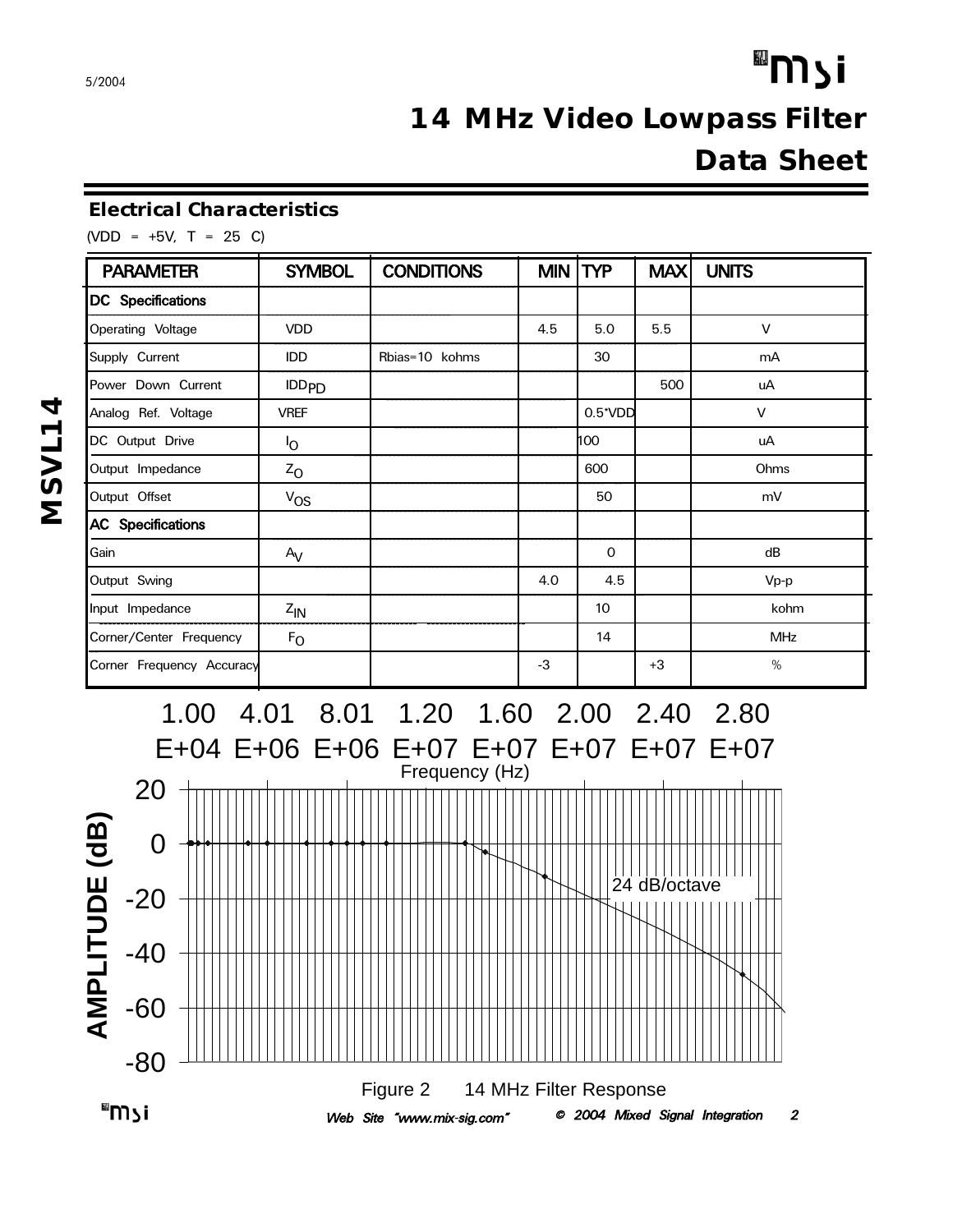# "וֿ צ<sup>װ</sup>

# *14 MHz Video Lowpass Filter Data Sheet*

|                |                | <b>Pin Description</b>                                        |                      |                                  |
|----------------|----------------|---------------------------------------------------------------|----------------------|----------------------------------|
|                |                |                                                               | <b>VREF</b>          | V20<br>16                        |
| Pin            |                | Description                                                   |                      |                                  |
| 1              | <b>VREF</b>    | Internally Generated Ground<br>Reference;<br>Nominally 2.5VDC | IN<br>$\overline{2}$ | <b>NSVL1</b><br><b>VSS</b><br>15 |
| $\overline{2}$ | IN             | Filter Input                                                  |                      |                                  |
| 3              | T1             | Do Not Connect; Test Only                                     | 3<br>T <sub>1</sub>  | 4<br><b>VDD</b><br>14            |
| 4              | <b>NC</b>      | No Internal Connection                                        |                      |                                  |
| 5              | T <sub>2</sub> | Do Not Connect; Test Only                                     |                      |                                  |
| 6              | <b>SEL</b>     | Selects Lowpass or Bandpass;                                  | NC<br>4              | T <sub>4</sub><br>13             |
|                |                | Lowpass is selected at OV                                     |                      |                                  |
| 7              | <b>OUT</b>     | Filter Output                                                 |                      | NC<br>12                         |
| 8              | <b>NC</b>      | No Internal Connection                                        | T <sub>2</sub><br>5  |                                  |
| 9              | T3             | Do Not Connect; Test Only                                     |                      |                                  |
| 10             | <b>PD</b>      | Power Down Control; HI for PD                                 | <b>SEL</b>           | <b>BIAS</b><br>11                |
| 11             | <b>BIAS</b>    | Resistors from Bias Pin to VDD                                | 6                    |                                  |
|                |                | controls IDD and maximum fre-                                 |                      |                                  |
|                |                | quency response.                                              | <b>OUT</b><br>7      | <b>PD</b><br>10                  |
| 12             | <b>NC</b>      | No Internal Connection                                        |                      |                                  |
| 13             | T4             | Do Not Connect; Test Only                                     |                      |                                  |
| 14             | <b>VDD</b>     | Positive Power Supply; Typically                              | NC<br>8              | T <sub>3</sub><br>9              |
|                |                | 5.0VDC                                                        |                      |                                  |
| 15             | <b>VSS</b>     | Negative Power Supply; Typically<br><b>OVDC</b>               |                      |                                  |
| 16             | V20            | Connect to 5.0 VDC                                            |                      | Figure 3 Pin Configuration       |